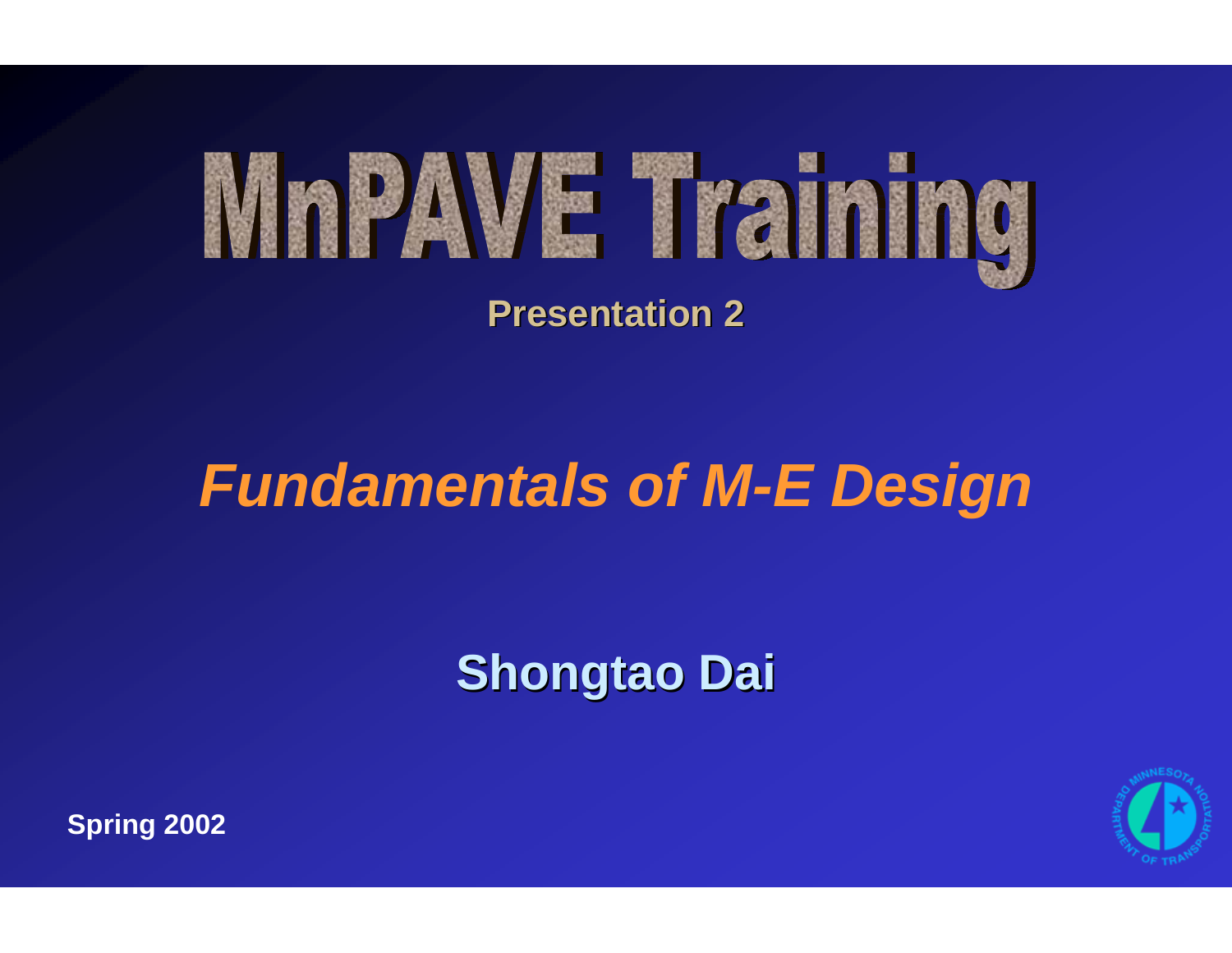## **Definition of M-E Design**

**Mechanistic component: determine pavement Internal determine parament** response due to loading through structural model (mathematical model).

 **Empirical component: relates calculated Empirical component: relates calculated pavement response from the model to pavement response from the model to pavement performance. (Fatigue cracking and pavement performance. (Fatigue cracking and Subgrade rutting, etc) Subgrade rutting, etc)**

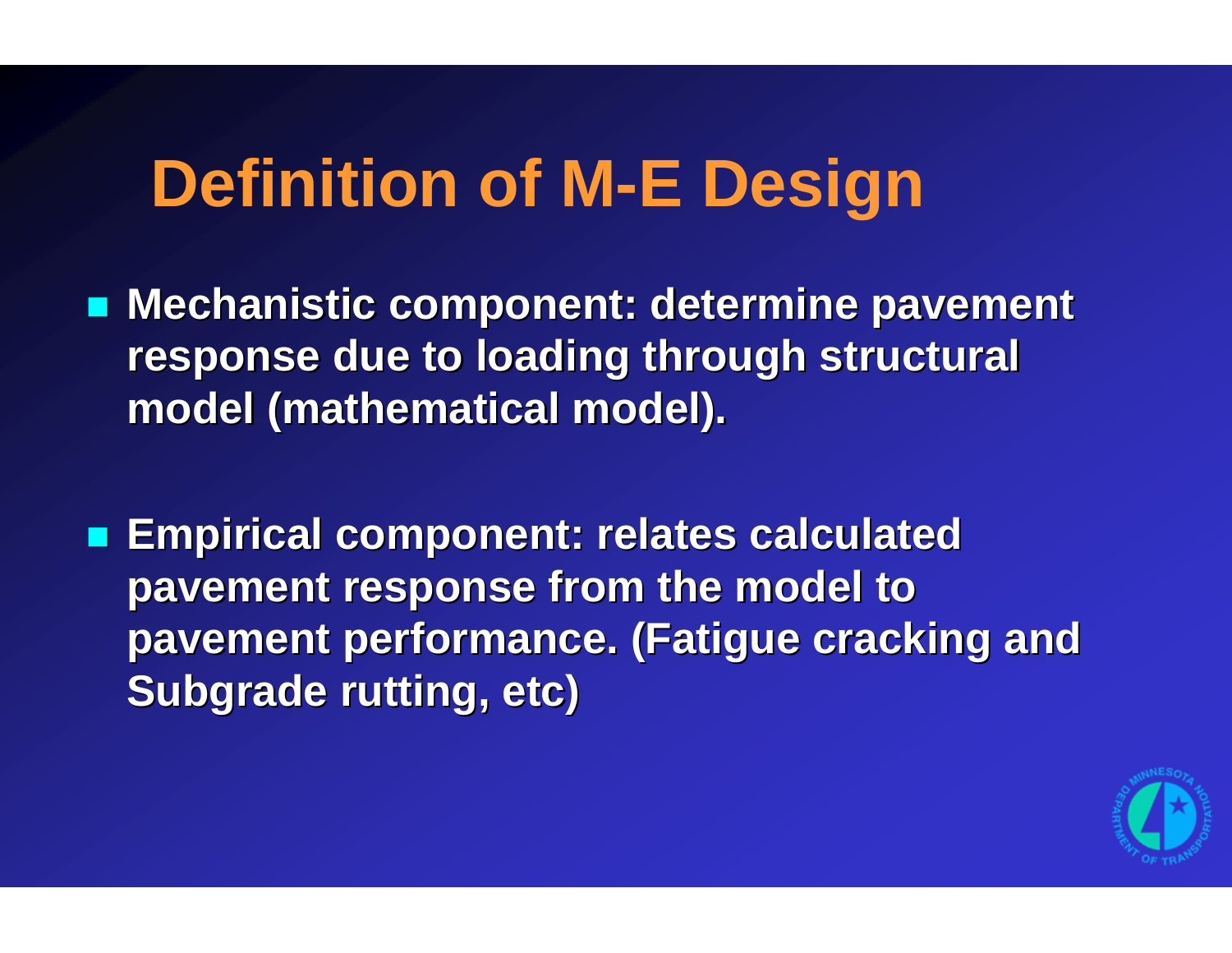## **Key Components in M-E Design**

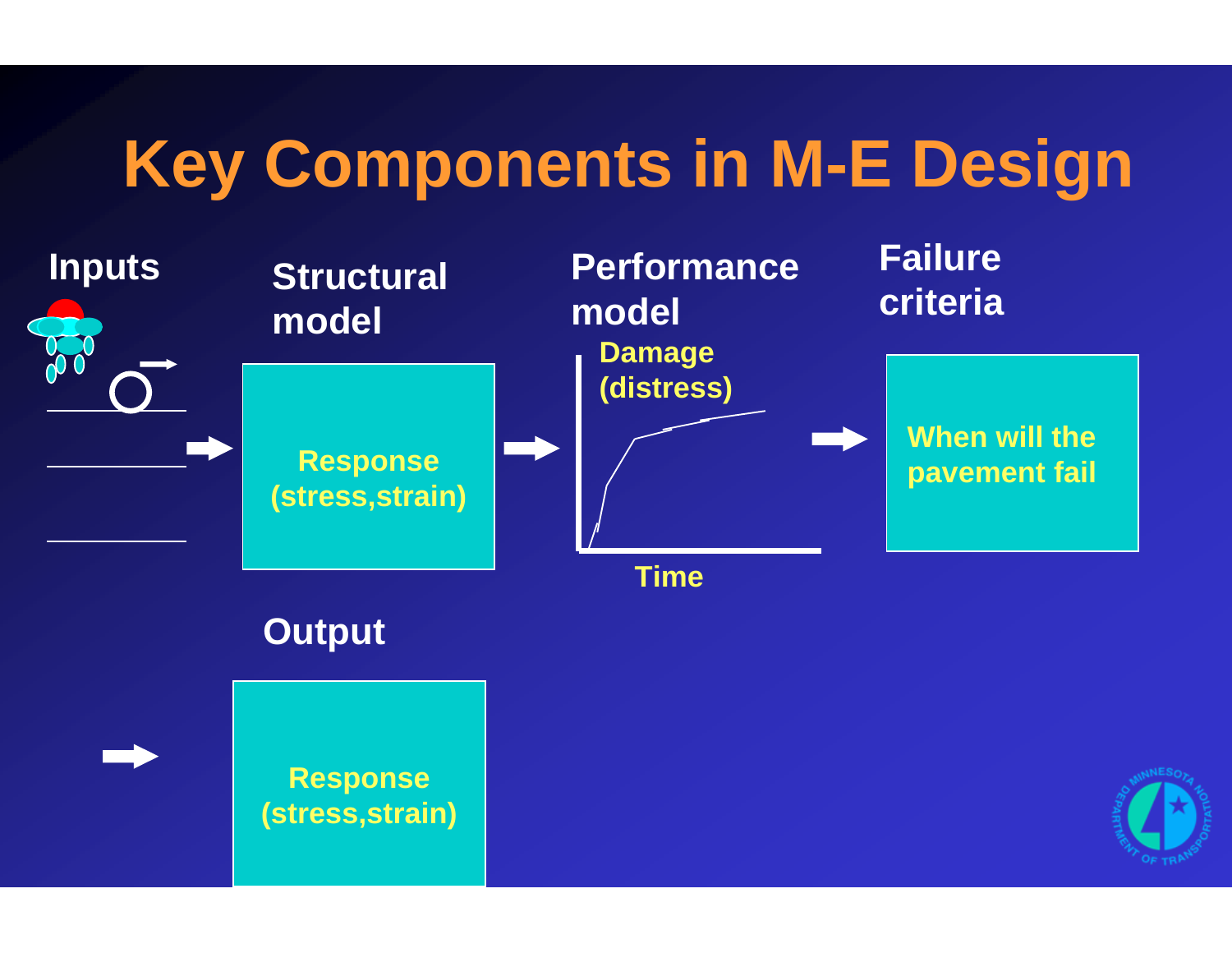## **Inputs** ■ Climate: ◆ Temperature effects on HMA property  $\blacklozenge$  Seasonal effects on aggregate and subgrade



PG58-28 (C:\Superpave\MnROAD\Superpave Eac Summ.xls)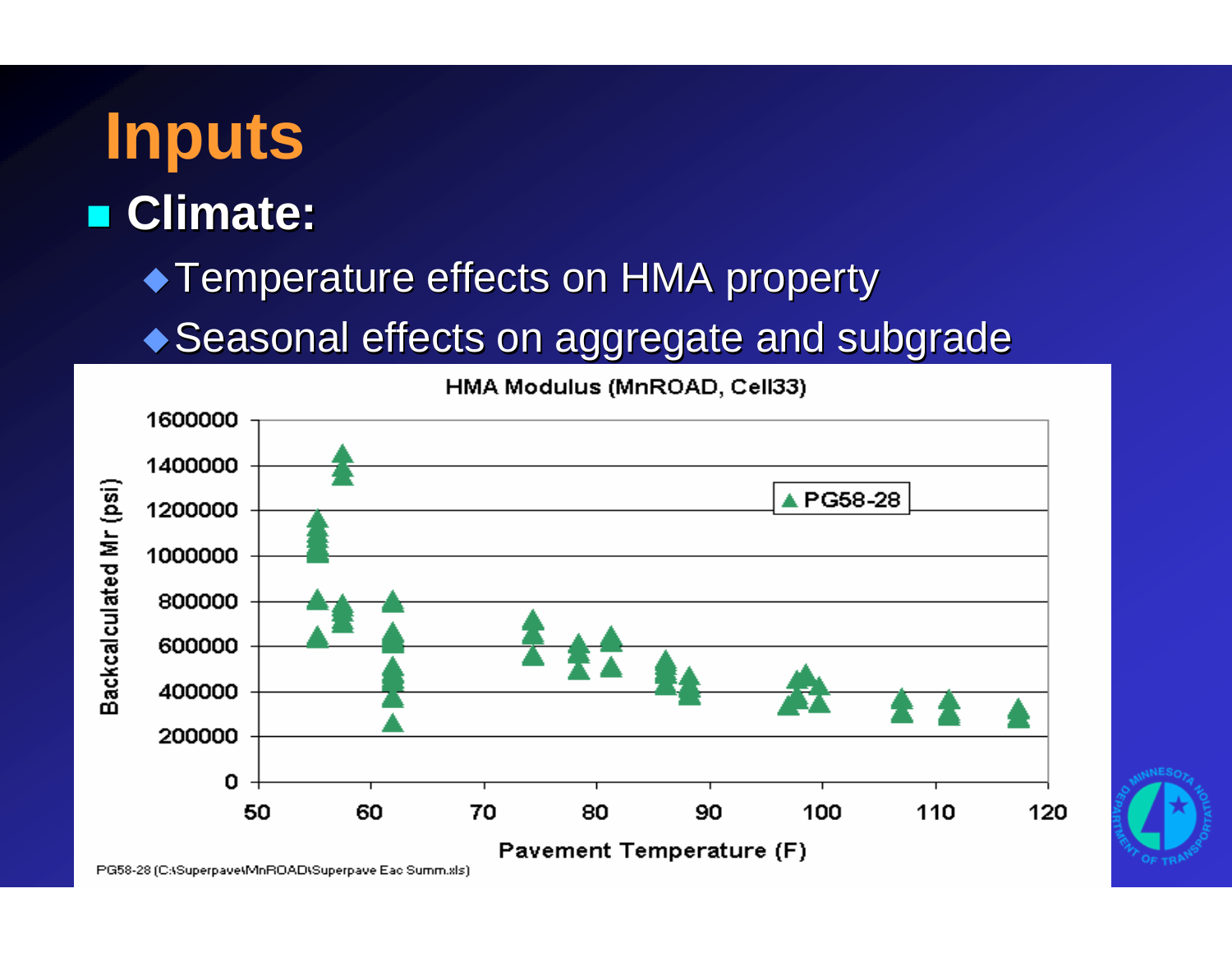

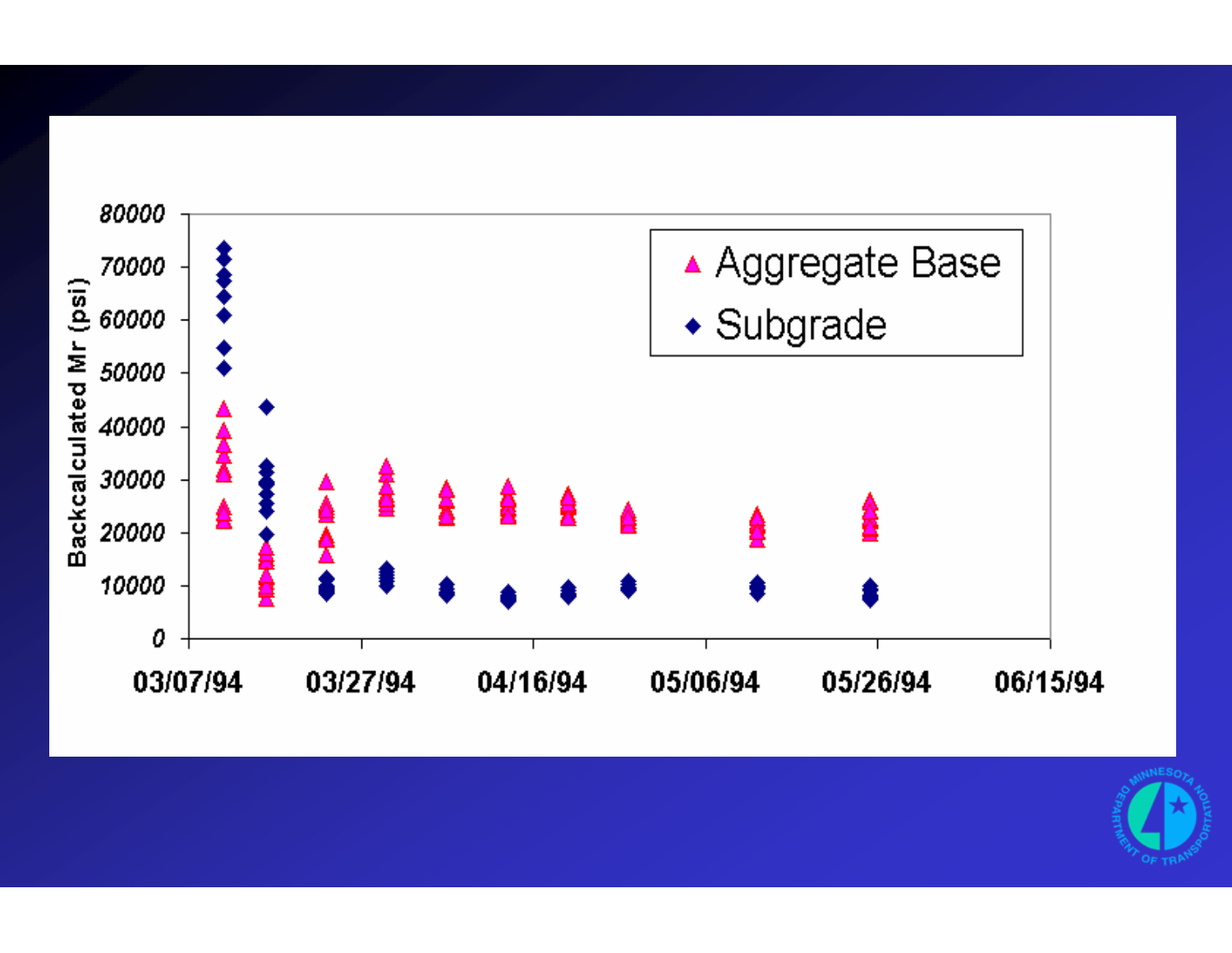#### **5 Seasons 5 Seasons**

 $\triangle$  Early spring, late spring, summer, fall and winter

◆ Based on layer modulus changes

#### **Exason lengths**

- ◆ Based on test results from MnROAD sections
- ◆ Determined using air temperature indices

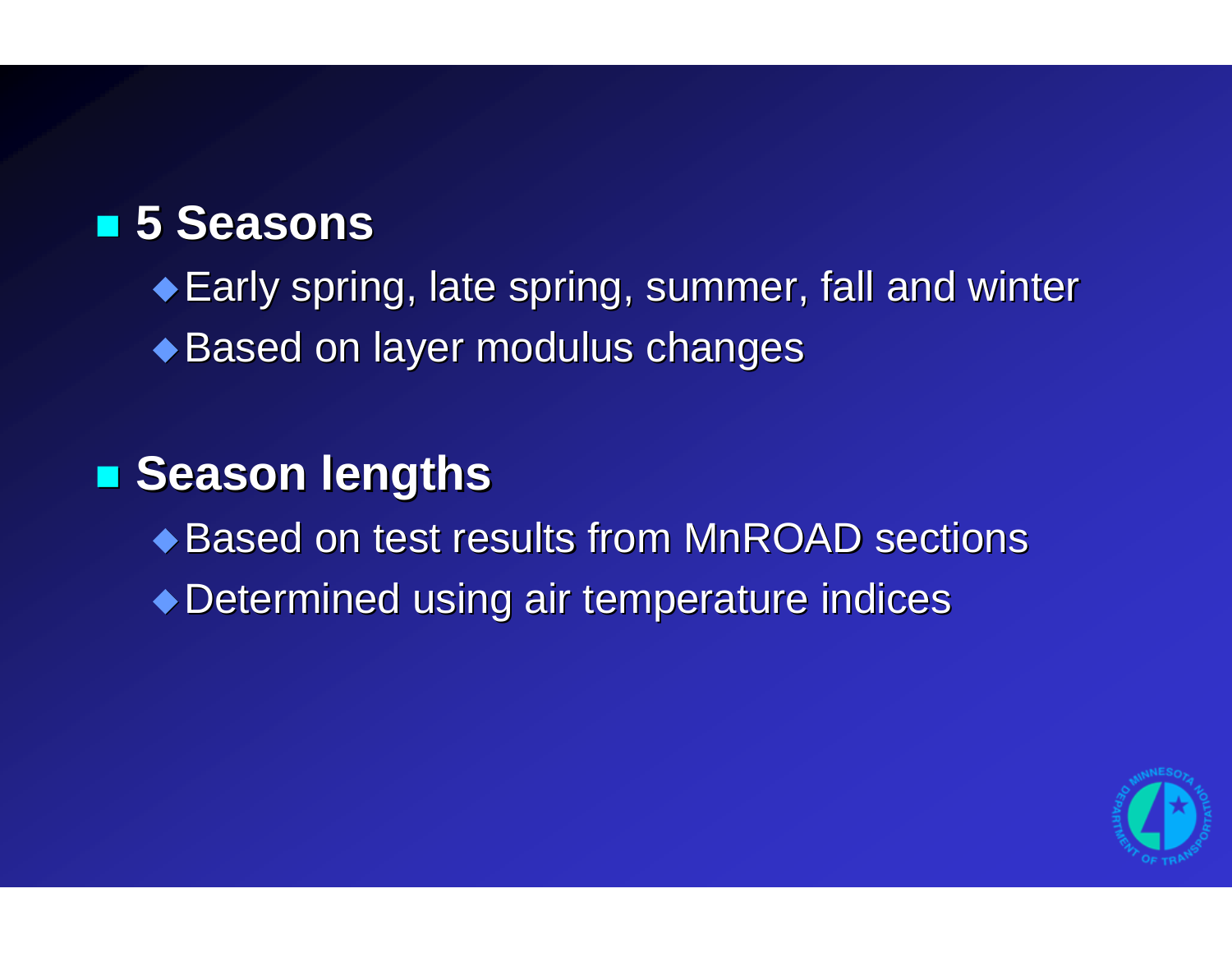## **Inputs**

#### $\blacksquare$  **Material property**

 $\rightarrow$  Dynamic modulus for HMA.

**Replace GE for bituminous mixture: GE=2.25** 

 $\blacklozenge$  Resilient modulus for agg. base and subgrade.

 $\triangleleft$  Replace GE for agg. base and R-value for subgrade

- ◆ Basic Level: use default values (Mn/DOT, AASHTO and Unified).
- Intermediate Level: need some tests, such as R Intermediate Level: need some tests, such as R value, DCP, or Mr.

Advanced Level: need seasonal Mr. Advanced Level: need seasonal Mr.

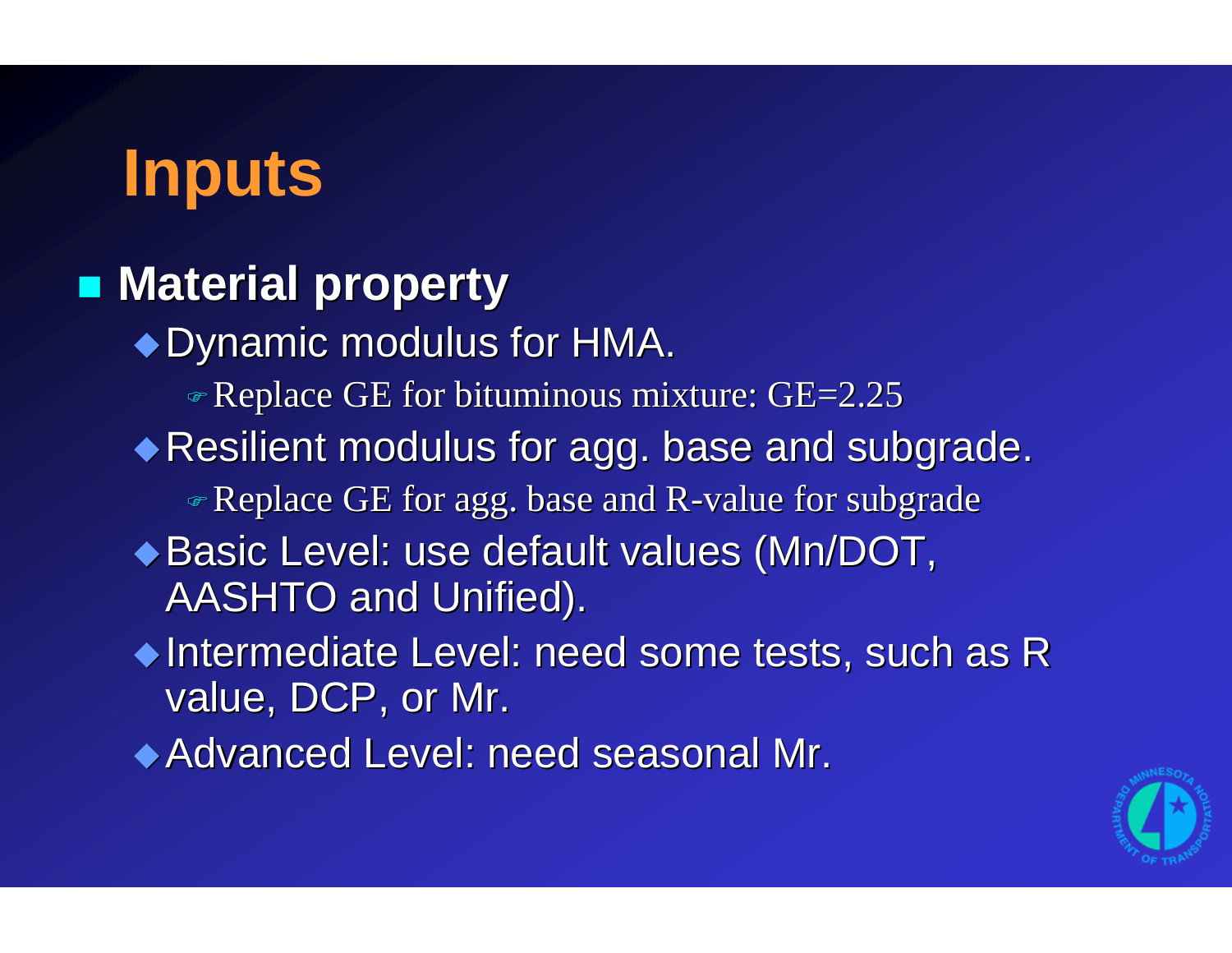

 **Traffic Traffic** $\bullet$  ESAL is currently used. Eventually, Load Spectrum will be used. Eventually, Load Spectrum will be used.

#### **Expected heaviest axle load Expected heaviest axle load**

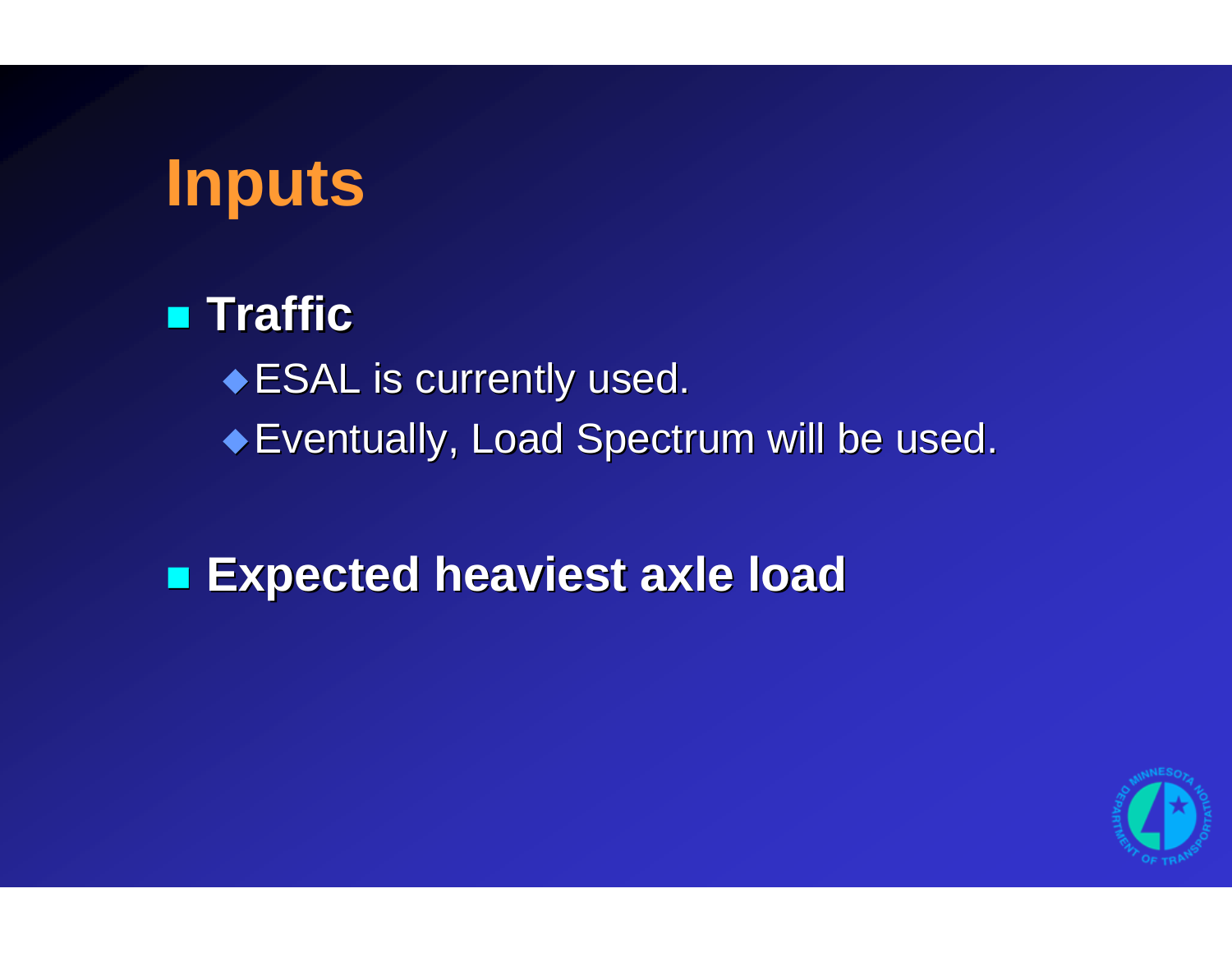**Exagge 1 Assume that pavement system can be modeled as a layered elastic system. modeled as a layered elastic system.**  $\rightarrow$  Determine pavement responses: stresses (σ<sub>ii</sub>) **Structural Model (Mathematical Model)**

and strains ( and strains (<sup>ε</sup>**ij)**.

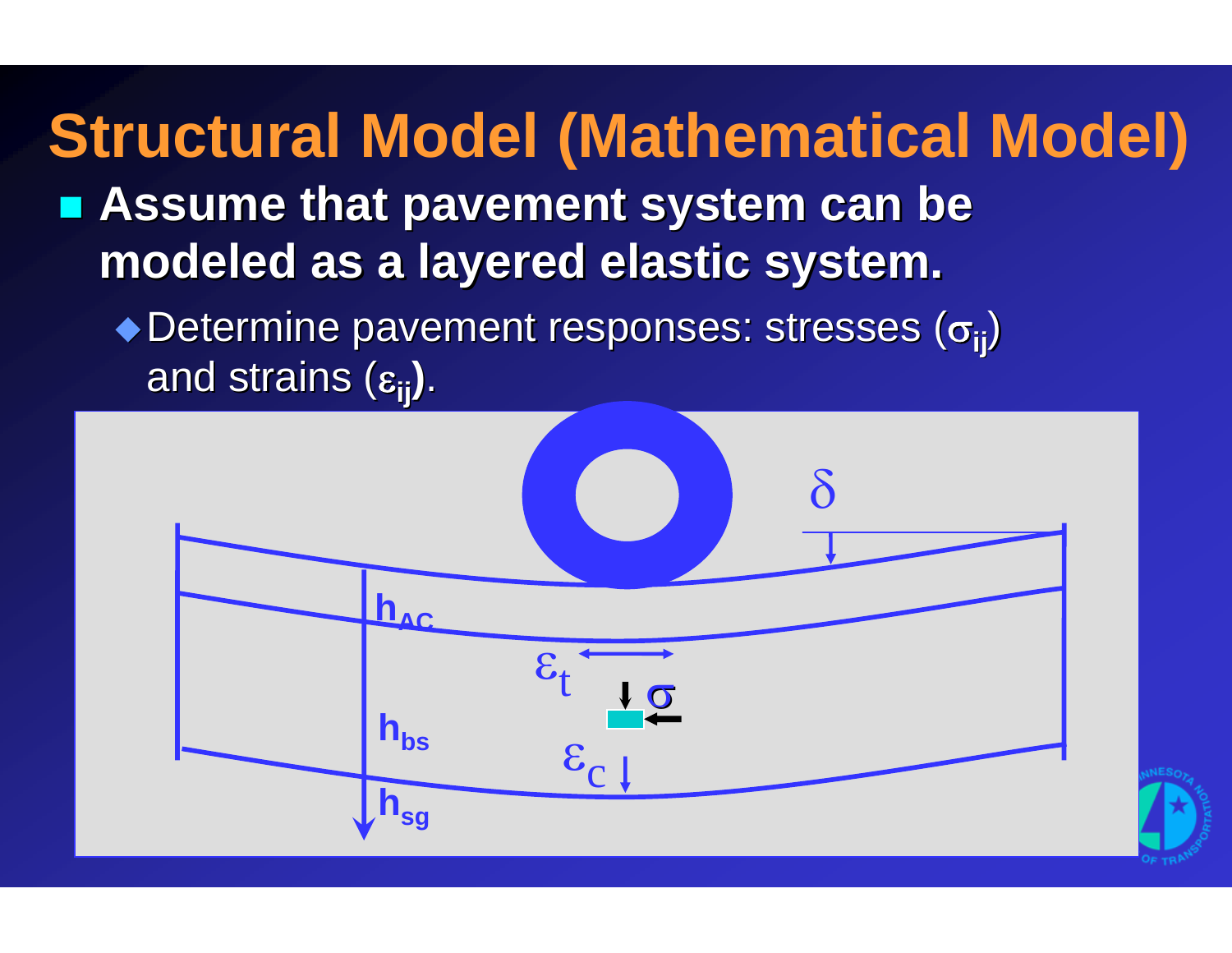## **Verification of Structural Model**

### **MIROAD sections used to verify the structural model structural model**

# **FWD and Truck loads**



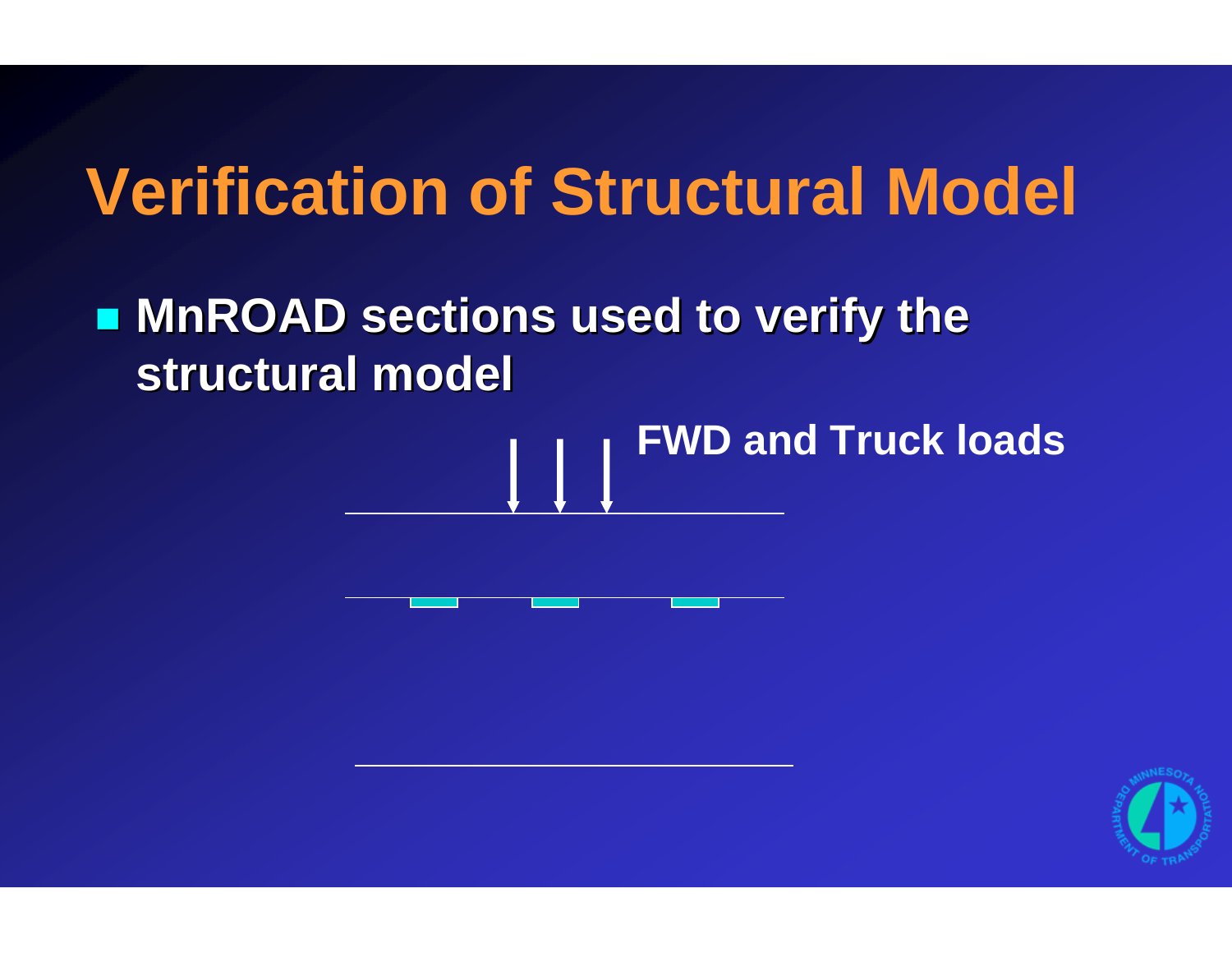#### **DISTRIBUTION OF STRAINS**



RELATIVE OFFSET FROM CENTER OF TIRE, mm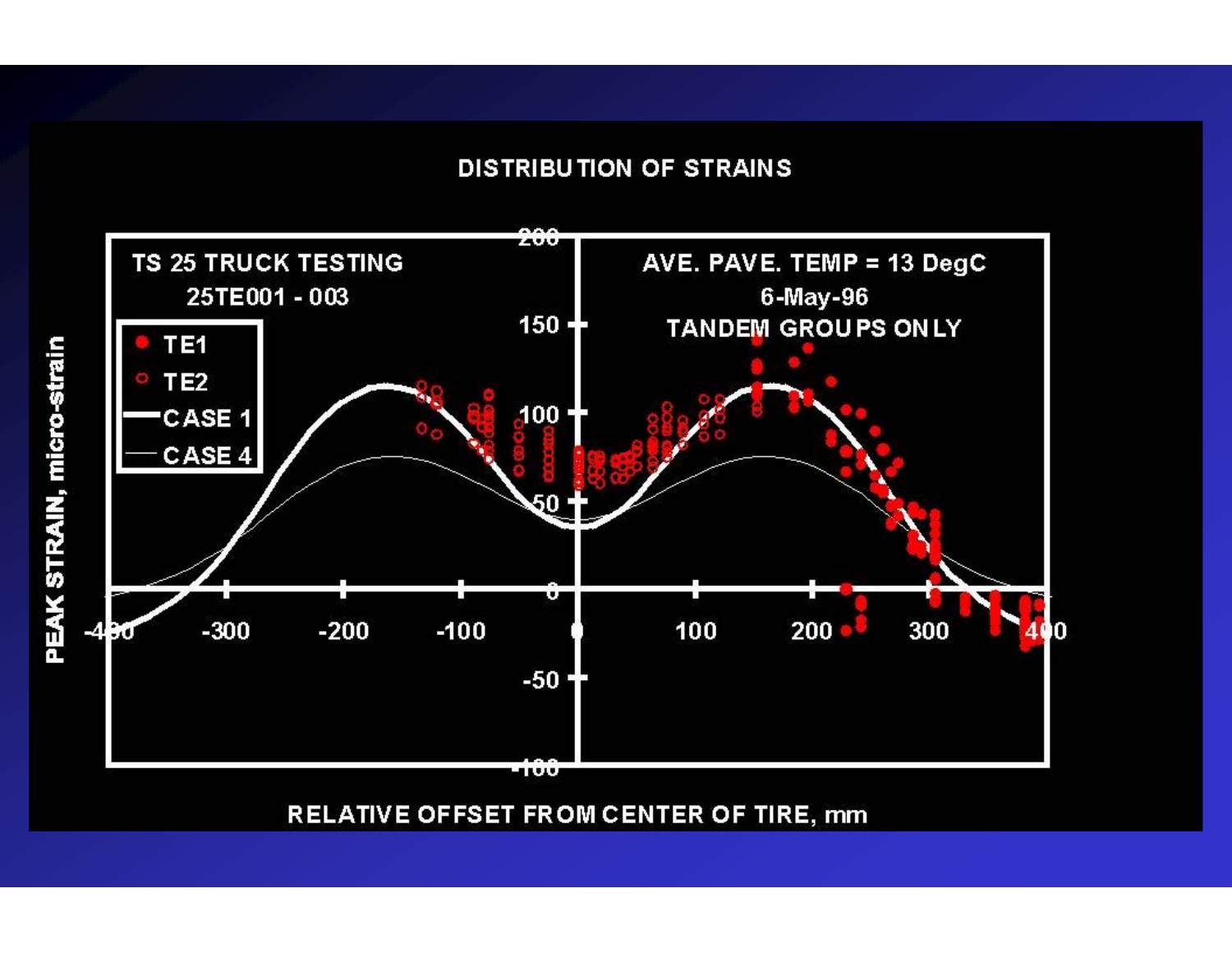## **Performance Models in MnPAVE**

■ Performance models (Transfer functions) ---link the pavement response to the pavement **distress, then to predict performance distress, then to predict performance**

 **Life due to HMA fatigue: Life due to HMA fatigue:**  $(k_\perp){\varepsilon}_{{\scriptscriptstyle{t}}}^{\,\,\,k\,2}E^{\,k\,3}$  $k$  2  $\mathbf{r}$   $k$  $N = C \times S \times (k_1) \varepsilon_t^{\kappa_2} E$ 

**Aggregate base rutting:** τ $\tau < C +$ σ**Tan (**

**Life due to subgrade rutting: Life due to subgrade rutting:**

$$
\tau C + \sigma \operatorname{Tan} (\varphi)
$$

$$
N = k \, s \, \varepsilon_c^{k \, 4}
$$

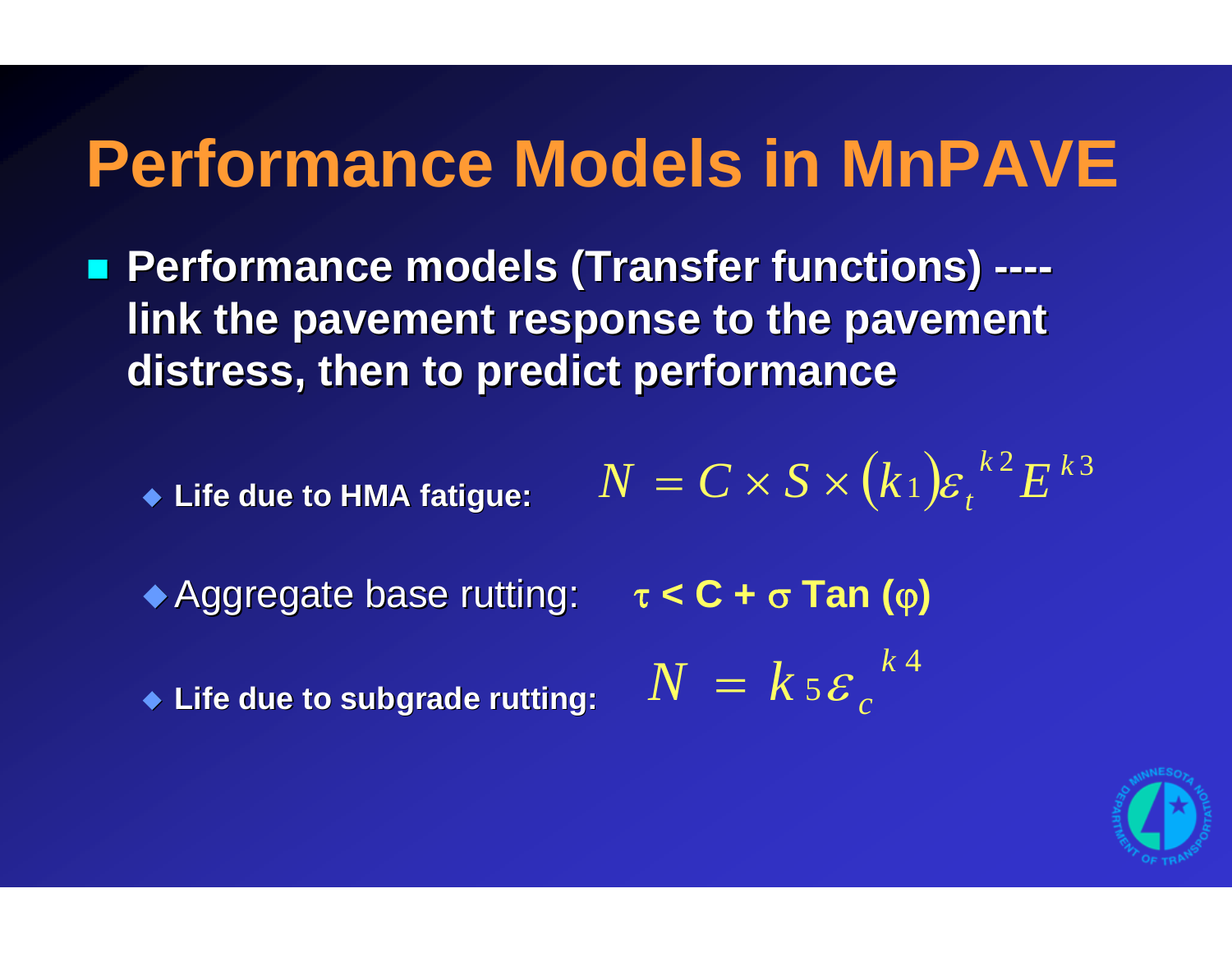## **Performance Models in MnPAVE**

**Incremental damage ---- considering temperature & seasonal effects on temperature & seasonal effects on material property material property**

$$
Damage = \sum_{i=1}^{k} \frac{n_{season}}{N_{season}}_{i}
$$

)----Miner's equation Miner's equation

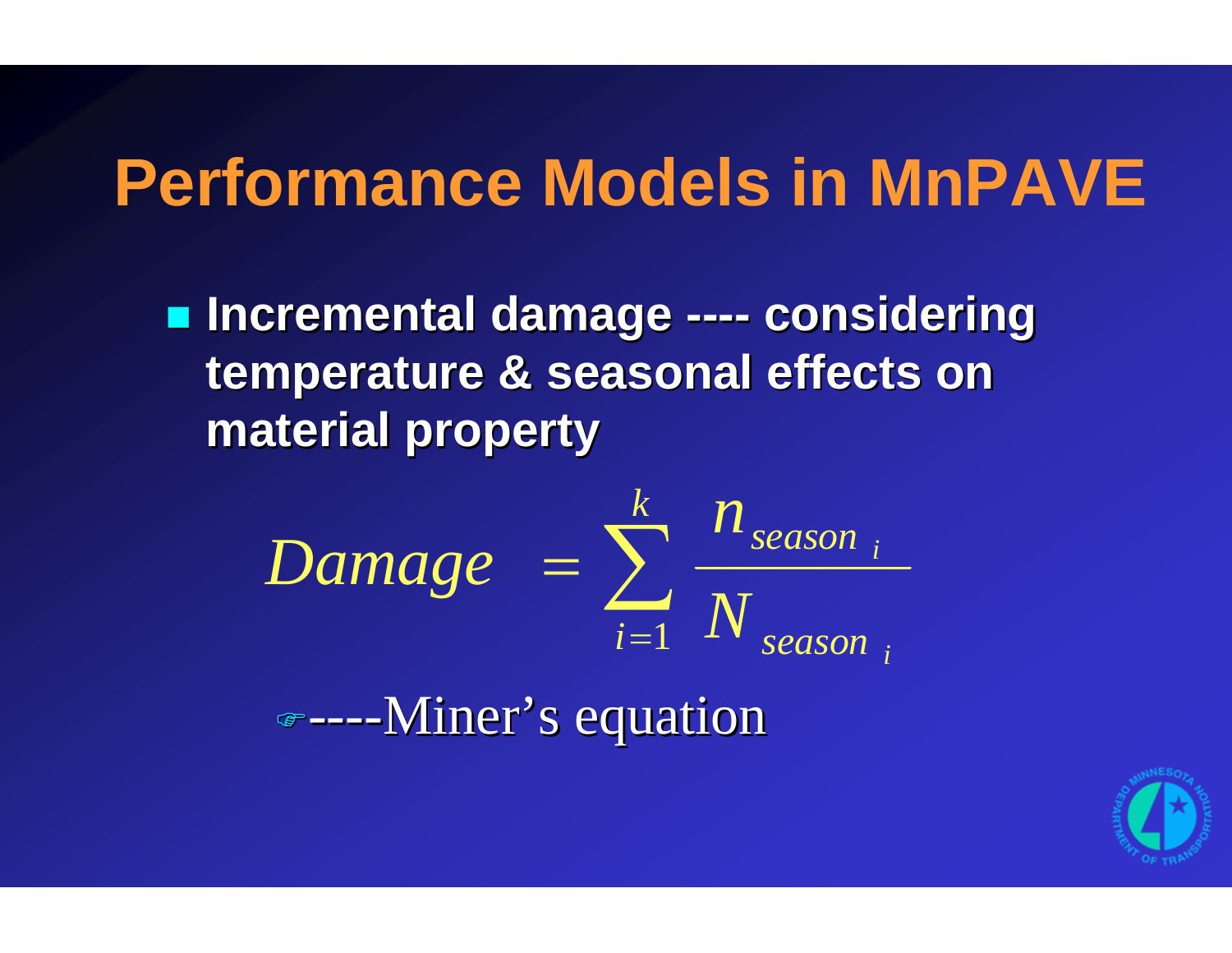## **Failure Criteria**

■ The success or failure of the selected trial design **is determined by damage: is determined by damage:** Damage ≥ 1 indicates failure

 **Allowable stress failure criteria in aggregate base Allowable stress failure criteria in aggregate base** ◆ Currently, Class 5 is implemented in MnPAVE τ  $\geq$  C +  $\sigma$  Tan (φ) indicate failure

■ How were the failure criteria established:

 $\bullet$  Calibrated the transfer function against R-value design, soil factor design and MnROAD sections

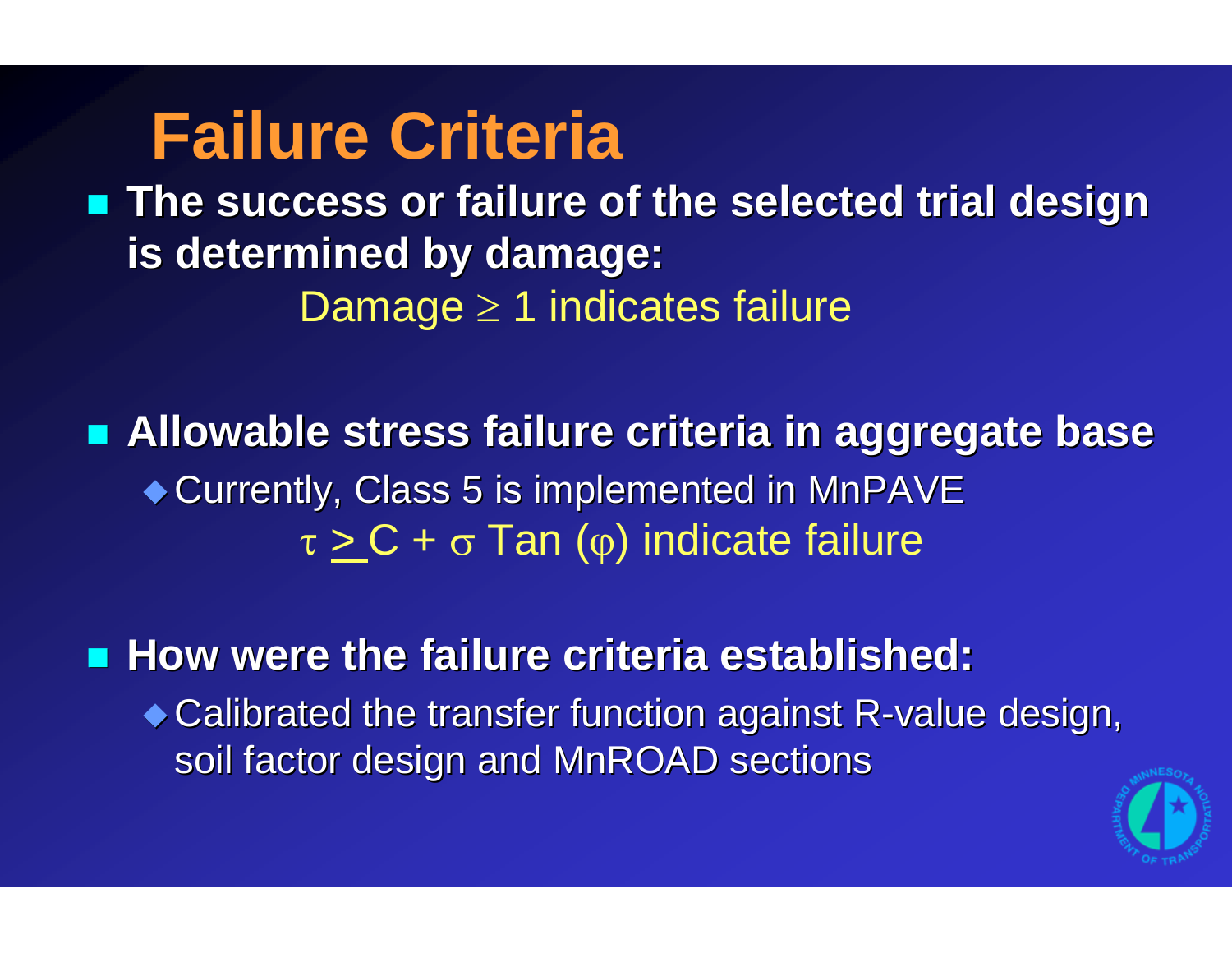## **Output**

#### **Pavement damage Pavement damage**

Target design damage is less than and close to 1. Target design damage is less than and close to 1.

#### **Pavement life Pavement life**

 $\blacktriangleright$  Target design life is 20 years